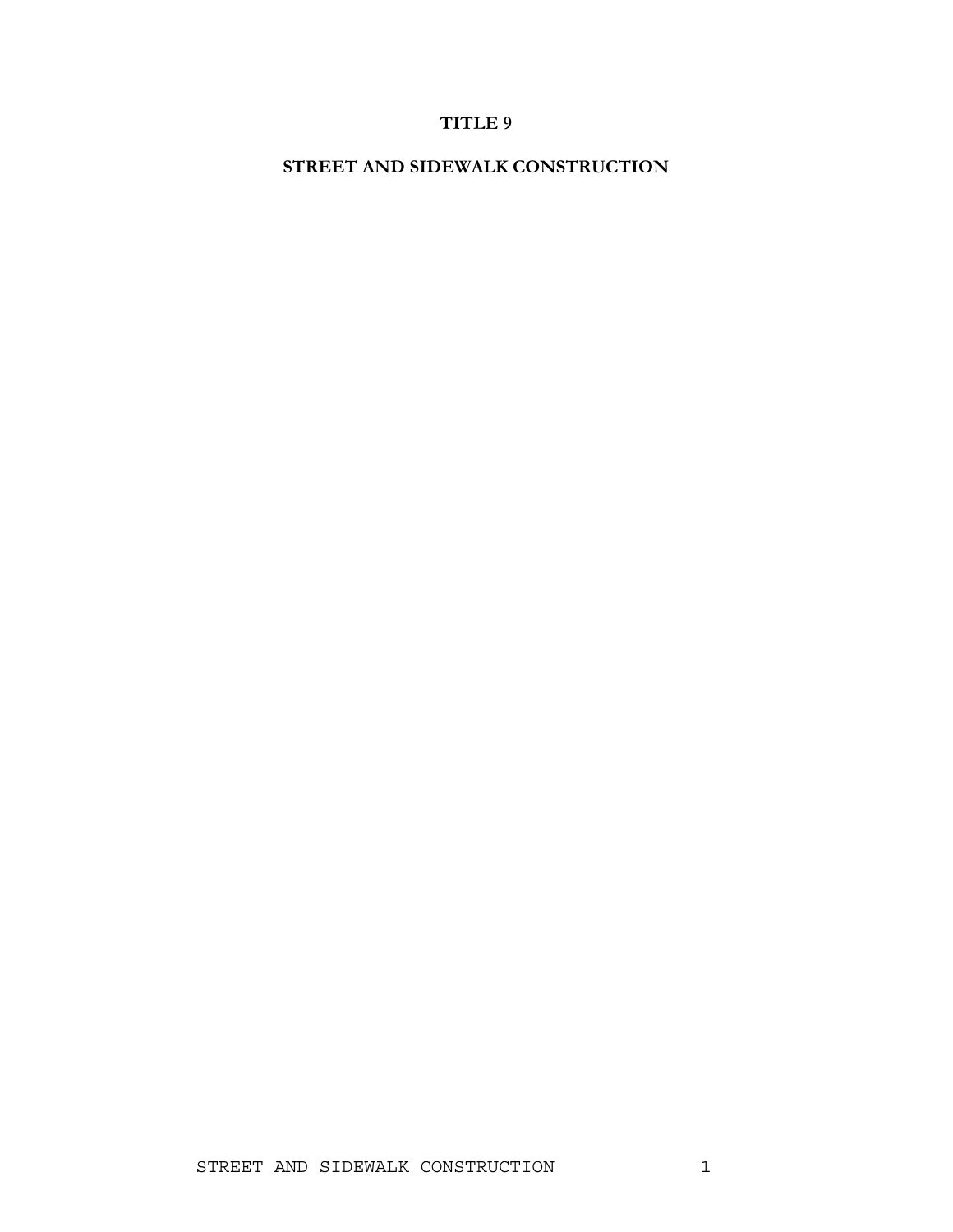## **TITLE 9**

## **STREET AND SIDEWALK CONSTRUCTION**

**Chapters:** 

- **9.04 Street improvements**
- **9.12 Construction of sidewalks**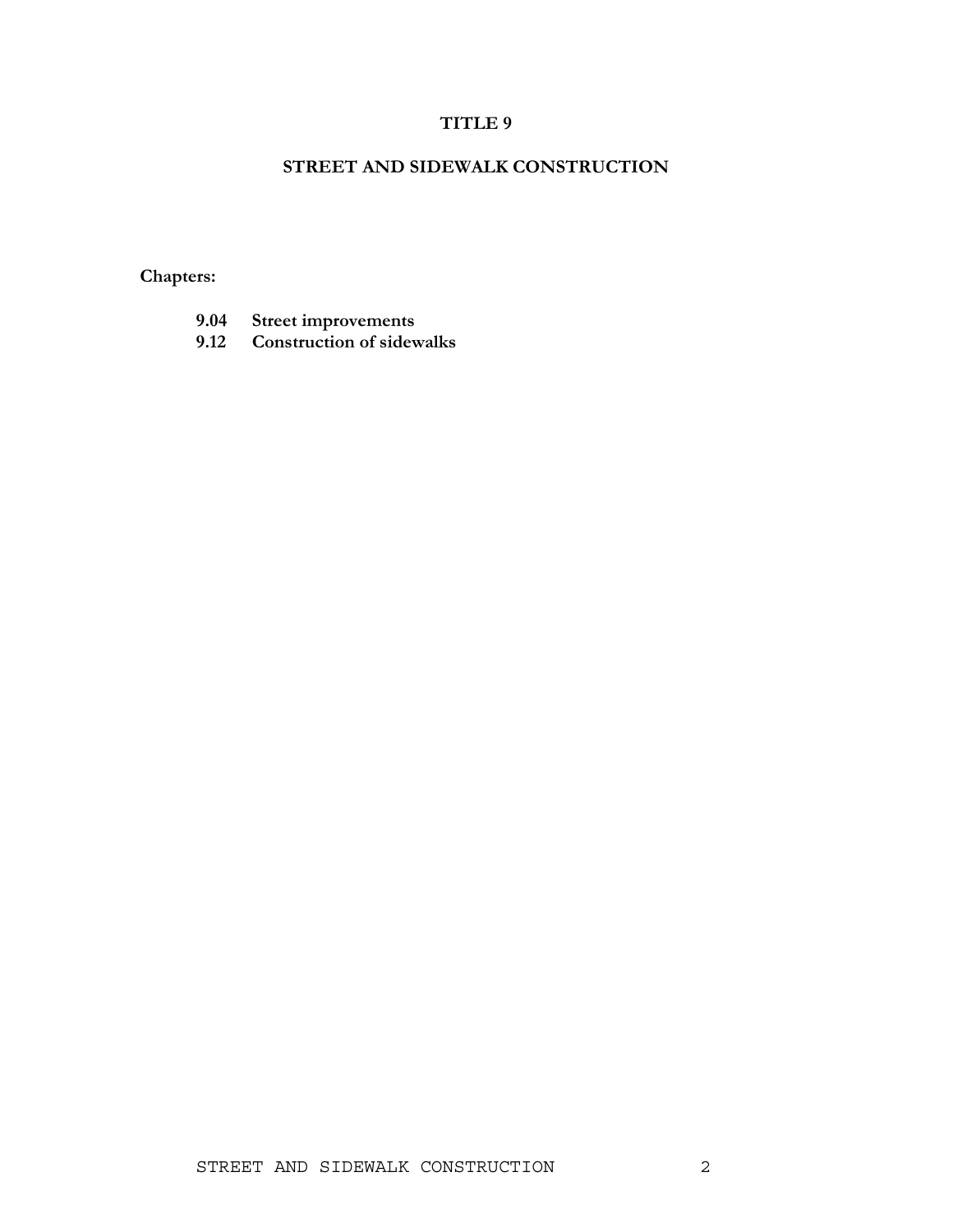#### **Chapter 9.04**

#### **STREET IMPROVEMENTS**

**Sections:** 

### **9.04.010 Opening and improving streets, adopting plats 9.04.020 Discharged from street improvement work**

 **9.04.030 Penalty for violation** 

**9.04.010 Opening and improving streets, adopting plats.** The Incorporated Town of Birdseye, Dubois County, Indiana pursuant to Acts of the Indiana Legislature (which passed April 27<sup>th</sup>, 1869) to enable incorporated towns to lay out, open, and improve streets and alleys and to make surveys and adopt plats when the same has been lost or destroyed and prescribing the duties of the Board of Trustees and providing for their mode of working and improving streets and alleys, that all persons subject to work on the highways by virtue of the Laws of the State of Indiana shall be required to work on the highways, streets and alleys within the corporate limits of said Town for three days in the month of April, May or June of each year. (Ord. 5, S1, Sept. 5, 1892) (Ord. 4, S1, Feb. 17, 1884)

**9.04.020 Discharged from street improvement work.** Any person so liable to work may be discharged therefrom on payment of \$.75 cents per day for the above time required to work. (Ord. unnumbered, July 2, 1901) (Ord. 5, S2, Sept. 5, 1892) (Ord. 4, S2, Feb. 17, 1884)

**9.04.030 Penalty for violation.** For the violation of this Ordinance, the same rules and laws shall apply as are now in force for the violation of the highway laws in the State of Indiana, and which shall be recovered in the same way as in other violations of Ordinances of the Town of Birdseye. (Ord. 5, S3, Sept. 5, 1892) (Ord. 4, S3, Feb. 17, 1884)